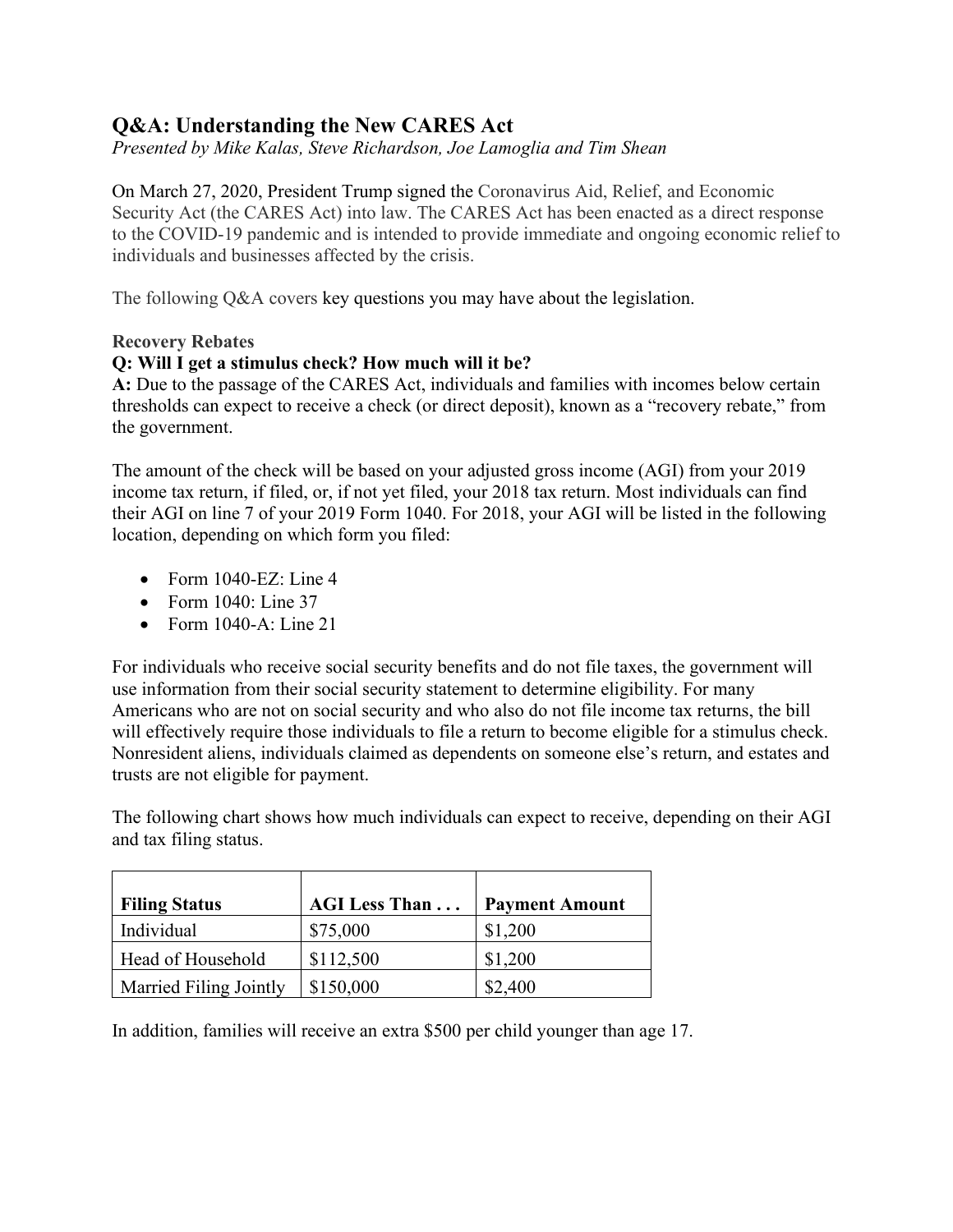Taxpayers with AGI above established thresholds will see their payment amount reduced by 5 percent of the income exceeding the threshold (\$5 of every \$100 in income), which means certain individuals will not receive a stimulus check, as outlined below.

| <b>Filing Status</b>                                | Completely Phased Out at AGI of* |
|-----------------------------------------------------|----------------------------------|
| Individual with No Children                         | \$99,000                         |
| Head of Household with One Child                    | \$146,500                        |
| Married Filing Jointly with No Children   \$198,000 |                                  |

\*Add \$10,000 to AGI per child to determine complete phaseout amount for filers with children younger than 17.

## **Q: I am retired and no longer working. Will I still get a check?**

**A:** As long as your income is under the threshold and you are not claimed as a dependent on someone else's tax return, you should be eligible for a recovery rebate.

## **Q: When will I get my check?**

**A:** The timing of the checks is still undetermined; the law simply states that payment is to be made "as rapidly as possible." If the last time Americans received checks as part of an economic stimulus package is any indication, individuals and families could expect the cash in two to three months, as that was the time frame in 2008. Under that package, however, taxpayers were required to file their most recent tax return before becoming entitled to the funds, which is not the case with the CARES Act. Government officials have expressed an intent to have the payments sent out in mid to late April.

## **Retirement Accounts**

## **Q: Do I have to take my required minimum distribution (RMD) this year?**

**A:** No. Under the CARES Act, all RMDs for 2020 are suspended. This includes individuals who turned age 70½ in 2019 and were waiting until 2020 to take their first RMD.

## **Q: What if I already took my RMD?**

**A:** If you took an RMD within the last 60 days, you may be able to return it to your retirement account without penalty before the expiration of 60 days. If you took your RMD more than 60 days ago, then it is likely you will need to qualify for a COVID-19-related distribution (as discussed in the next Q&A) in order to be able to return the distribution to the account without penalty.

## **Q: I need to access funds from my retirement account because of the crisis. Will I be penalized?**

**A:** Individuals are permitted to take a penalty-free distribution of up to \$100,000 from their retirement account if they, or a spouse or dependent, are diagnosed with COVID-19 or if they experience negative financial consequences (e.g., job loss) as a result of the pandemic. In addition, individuals may elect to spread the taxation of the withdrawn amount over the next three tax years, rather than including the full amount as taxable income in 2020. Individuals may also recontribute any amounts withdrawn under this provision at any time over the three-year period, tax free, even if the amount being returned exceeds the annual plan contribution limit.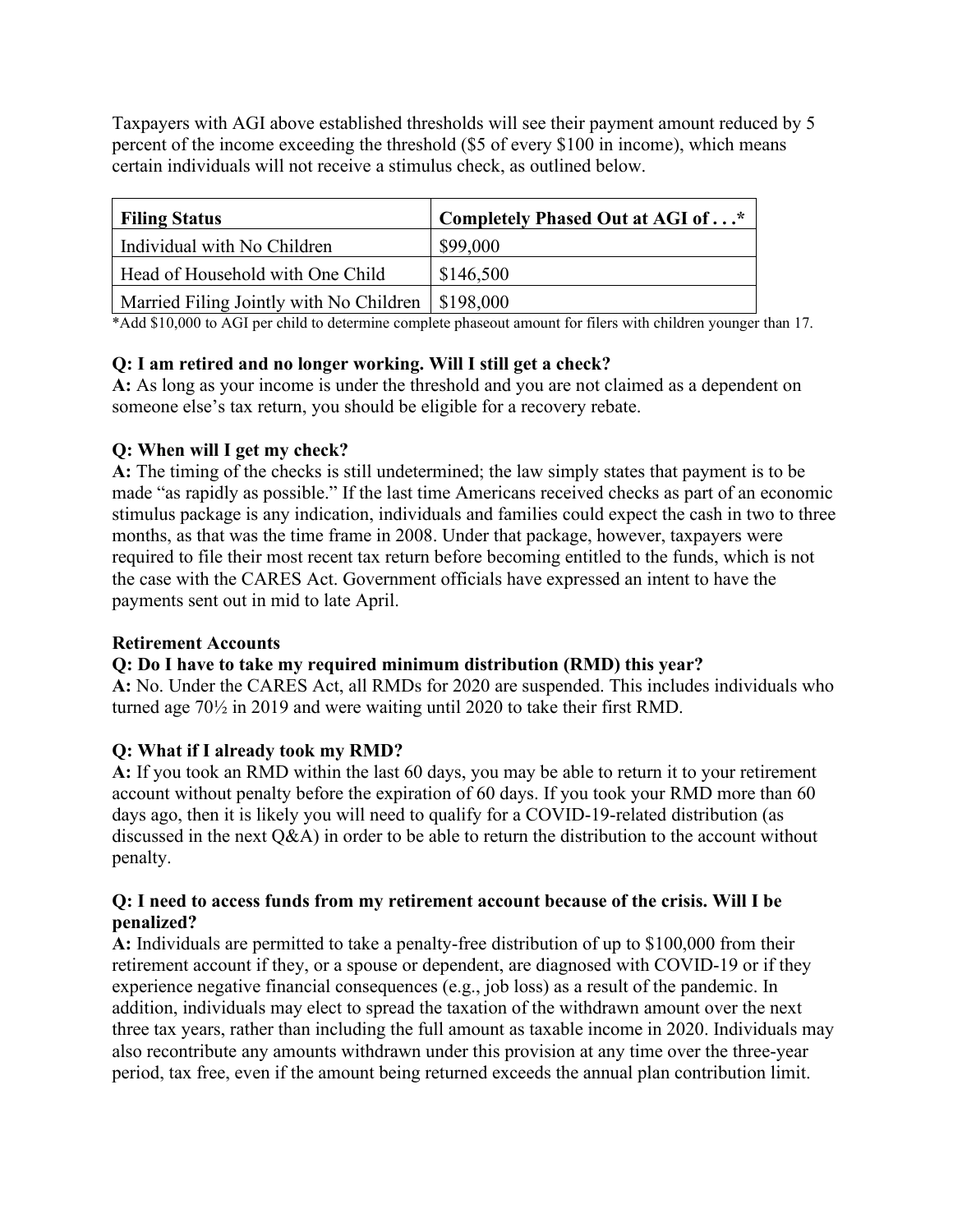### **Q: What if my money is in an employer-sponsored plan (e.g., 401(k), 403(b)), and I'd prefer to take a loan?**

**A:** The borrowing limit from an employer-sponsored retirement plan has been increased from \$50,000 to \$100,000 for the 180-day period following the bill's enactment.

Contact your employer's Human Resources department or the retirement plan administrator for more information on plan loans.

## **Taxes**

### **Q: When do I need to file my taxes?**

**A:** The deadline for filing federal taxes has been extended to July 15, 2020. Some states have extended their deadlines as well, but be sure to consult with your tax professional to ensure that you comply with official filing and payment dates.

### **Q: Does the delay in the tax filing and payment deadline mean I can delay contributions to my retirement account?**

**A:** Yes, the contribution deadline for IRAs has been extended to July 15 as well.

#### **Q: How does the bill encourage people to give to charitable causes (e.g., to help organizations aiding in the crisis)?**

**A:** For the 2020 tax year, taxpayers can take an above-the-line charitable deduction of up to \$300 for certain charitable contributions. Typically, charitable contributions are deductible only for individuals and couples who itemize rather than use the standard deduction. Contributions to a donor-advised fund are not eligible for this treatment.

In addition, for 2020, the deduction available on cash contributions to charitable organizations has been increased from 60 percent of a taxpayer's AGI to 100 percent. (Contributions to donoradvised funds are not eligible.) For corporations, the deductibility of cash contributions has been increased temporarily from 10 percent to 25 percent of taxable income.

For answers to more specific questions related to IRS deadlines and payments, visit the IRS's [Filing and Payment Deadlines page.](https://www.irs.gov/newsroom/filing-and-payment-deadlines-questions-and-answers) The IRS has also established a special section on its website dedicated to [Coronavirus Tax Relief.](https://www.irs.gov/coronavirus)

#### **Student Loans**

## **Q: How does the bill affect my student loan payments?**

**A:** Borrowers of federal student loans will not be required to make student loan payments prior to September 30, 2020, and interest on the loans will not accrue during such time period.

For more information, visit the Department of Education's [Federal Student Aid website,](https://studentaid.gov/announcements-events/coronavirus#borrower-questions) which provides guidance for students, borrowers, and parents during the coronavirus outbreak.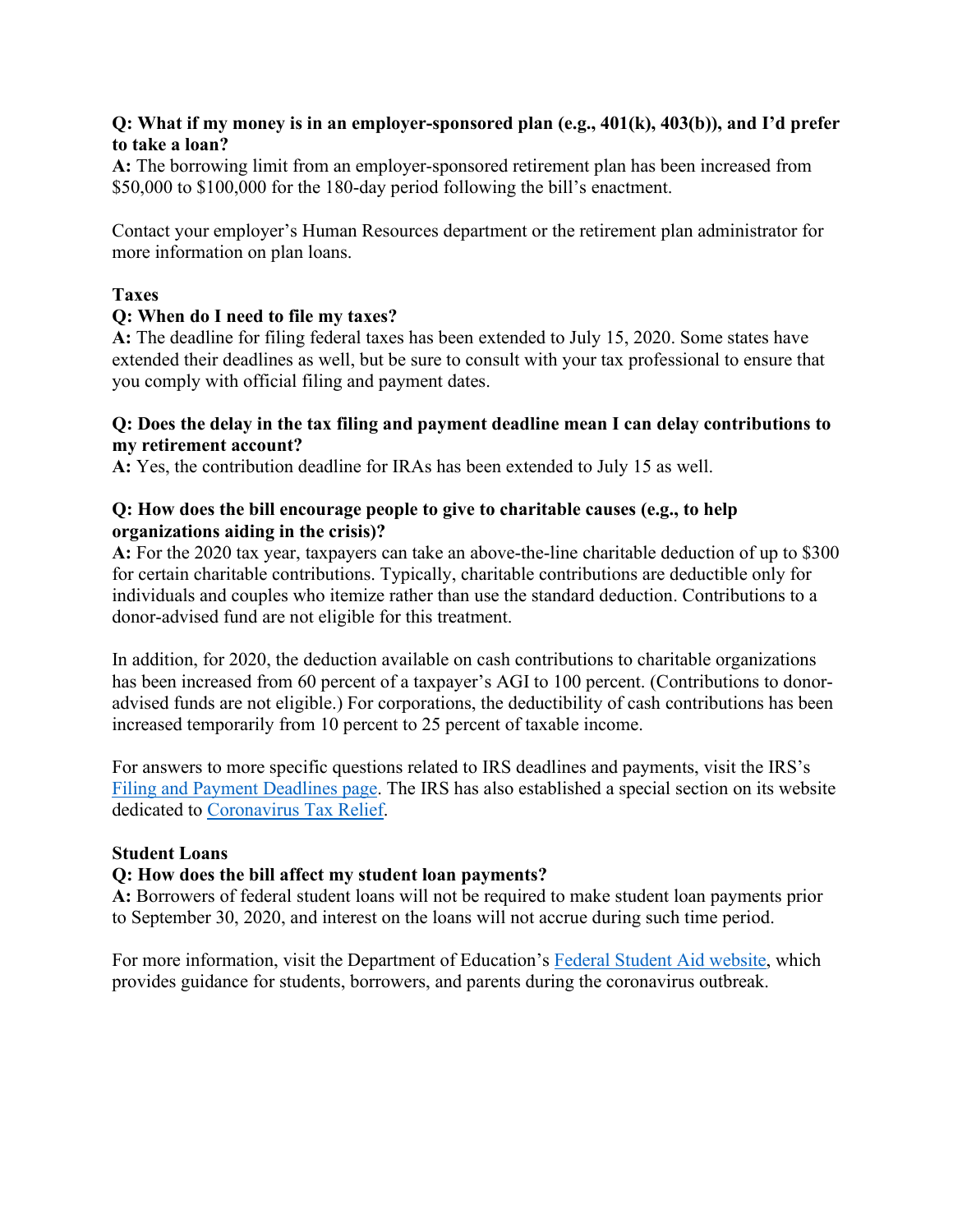## **Economic Hardship and Job Loss from COVID-19**

## **Q: I lost my job or my ability to make an adequate living as a result of the crisis. How will the CARES Act help?**

**A:** In addition to any weekly unemployment compensation available to an individual under state law, unemployed individuals are entitled to an additional \$600 per week for a period lasting until July 31, 2020, termed "Federal Pandemic Unemployment Compensation."

In addition, although states typically do not fund an individual's first week of unemployment, the bill provides federal funding for such first week of unemployment compensation for any state that chooses to participate.

Certain individuals would also be entitled to "Pandemic Emergency Unemployment Compensation," which could fund an additional 13 weeks of unemployment compensation if their benefits under state law are exhausted, provided they meet certain requirements.

Each state has its own unemployment system. [CareerOneStop,](https://www.careeronestop.org/LocalHelp/UnemploymentBenefits/find-unemployment-benefits.aspx) a site sponsored by the U.S. Department of Labor (DOL), offers information on how to file for unemployment across all states. You may also visit the DOL's [Coronavirus Resources page](https://www.dol.gov/coronavirus) for additional information for employees.

## **Q: What if I am self-employed or otherwise not typically eligible for unemployment benefits?**

**A:** Individuals who self-certify that they have been adversely affected by the COVID-19 pandemic, including individuals who typically are not otherwise entitled to unemployment compensation under state law (e.g., self-employed), may receive unemployment compensation for a period of up to 39 weeks commencing January 27, 2020. The amount payable to selfemployed individuals will be calculated based on 50 percent of the average weekly compensation in that individual's state. The amount will also include the \$600 Federal Pandemic Unemployment Compensation noted above.

## **Q: What if I can't afford my mortgage or rent?**

**A:** The CARES Act has provisions affording individuals the ability to defer mortgage payments under certain circumstances. This relief is limited to loans backed by the federal government. Individuals affected by the COVID-19 pandemic may seek a forbearance of payment on their federally backed mortgage for a period of up to 180 days. Owners of multifamily homes with a federally backed mortgage may seek forbearance of payment for up to 90 days, provided they do not attempt to evict a tenant or charge late fees.

Lenders of federally backed mortgages are prohibited from instituting foreclosure on a borrower for a 60-day period commencing March 18, 2020. Landlords who have federally backed mortgages are prohibited from initiating eviction proceedings against tenants for the 120-day period following the enactment of the CARES Act.

More information and resources on mortgage payment relief are available from the [Federal](https://www.fhfa.gov/Homeownersbuyer/MortgageAssistance/Pages/Coronavirus-Assistance-Information.aspx)  [Housing Finance Authority.](https://www.fhfa.gov/Homeownersbuyer/MortgageAssistance/Pages/Coronavirus-Assistance-Information.aspx)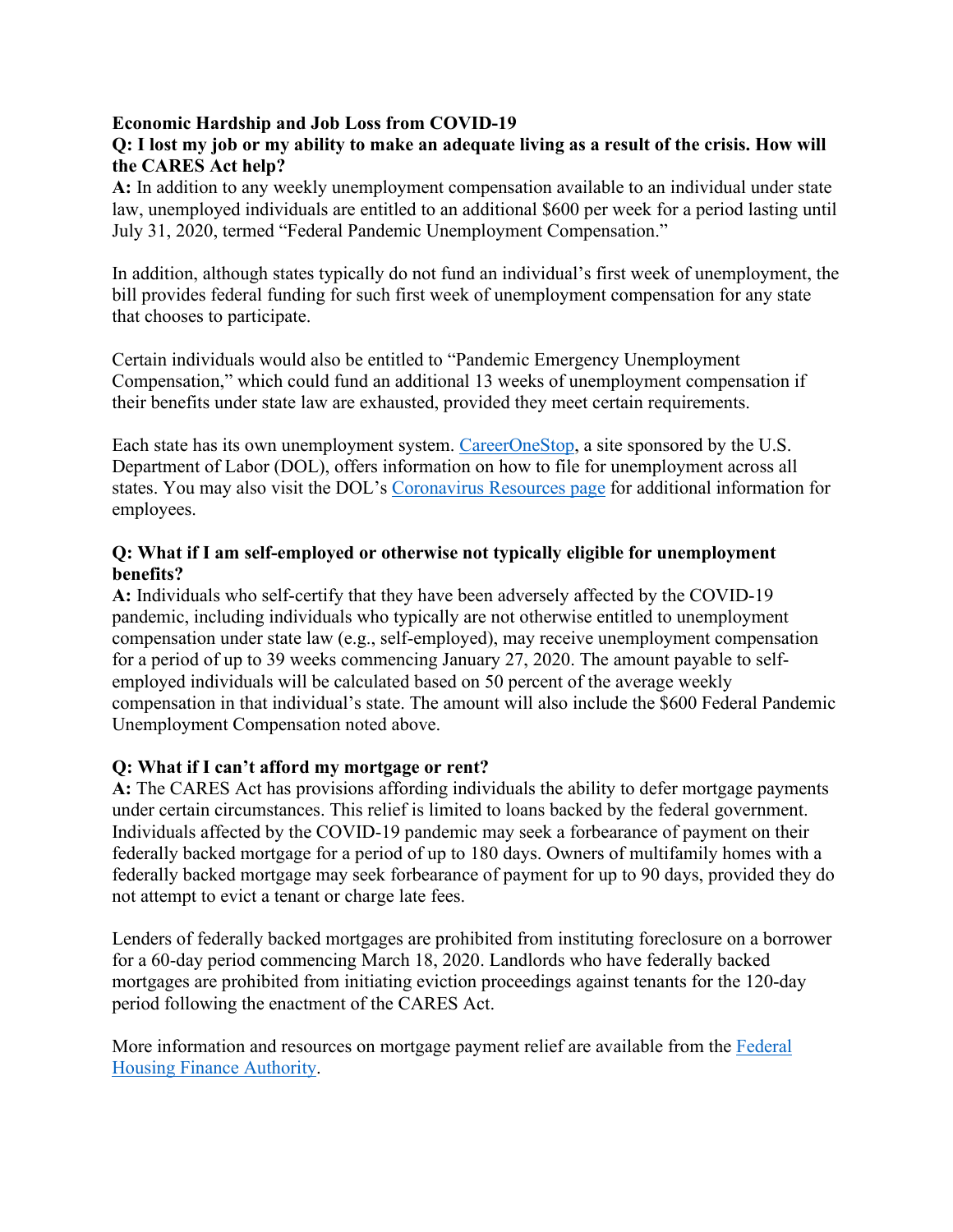#### **Small Business Loans**

## **Q: My business has been economically harmed by the COVID-19 crisis. Am I eligible for a loan?**

**A:** Small businesses (in most circumstances, defined as employing 500 or fewer employees) will be eligible for forgivable government-backed small business loans under the "Paycheck Protection Program." Borrowers may be allowed to defer payment of such loans for up to one year; the amount of forgiveness will depend on expenses and the number of employees retained during the crisis, as further described below.

The Small Business Administration is required to provide guidance for lenders on the deferral process within 30 days of the enactment of the bill. The interest rate on such loans cannot exceed 4 percent. You can contact your local [Small Business Development Center](https://www.sba.gov/tools/local-assistance/sbdc/) for help in determining access and eligibility for the Paycheck Protection Program.

In addition, the CARES Act increases the accessibility of an SBA Economic Injury Disaster Loan (EIDL) related to the COVID-19 crisis to more recipients (e.g., ESOPs and sole proprietors). It also eliminates the requirement of personal guarantees for loans of less than \$250,000, the provision that businesses must have been operating for more than one year, and the "credit elsewhere" requirement.

For further information on eligibility, including how to apply, please visit the SBA's [Disaster](https://disasterloan.sba.gov/ela/)  [Assistance page](https://disasterloan.sba.gov/ela/) and the [Small Business Guidance &](https://www.sba.gov/page/coronavirus-covid-19-small-business-guidance-loan-resources) Loan Resources page.

## **Q: How much can I get?**

**A:** For a Paycheck Protection Program loan, the total maximum allowed loan amount will be calculated based on the average monthly payroll expenses of the business over the prior year, not to exceed \$10 million.

## **Q: How much of the loan amount could be forgiven?**

**A:** An employer recipient of a COVID-19-related SBA loan may seek forgiveness for a portion of its Paycheck Protection Program loan amount for expenses incurred for maintaining payroll, group health insurance, and certain preexisting debt and utility obligations during the eight-week period following the origination of the loan. The amount of forgiveness will be reduced if there is a decrease in the business's total number of employees and/or a significant decrease in compensation to employees during the period of February 15, 2020, through June 30, 2020.

#### **Q: What other parts of the bill are helpful to businesses?**

**A:** Small businesses may also be interested in the following provisions:

**Tax credit for wages.** Businesses that were forced to suspend operations due to the COVID-19 pandemic and experienced a significant decline in gross receipts as compared to the prior year may be eligible for a payroll tax credit of up to 50 percent of wages paid during the crisis. Only the first \$10,000 of wages per employee would qualify for this credit. Eligibility for this credit depends on a number of factors and can be affected by how many employees the business has.